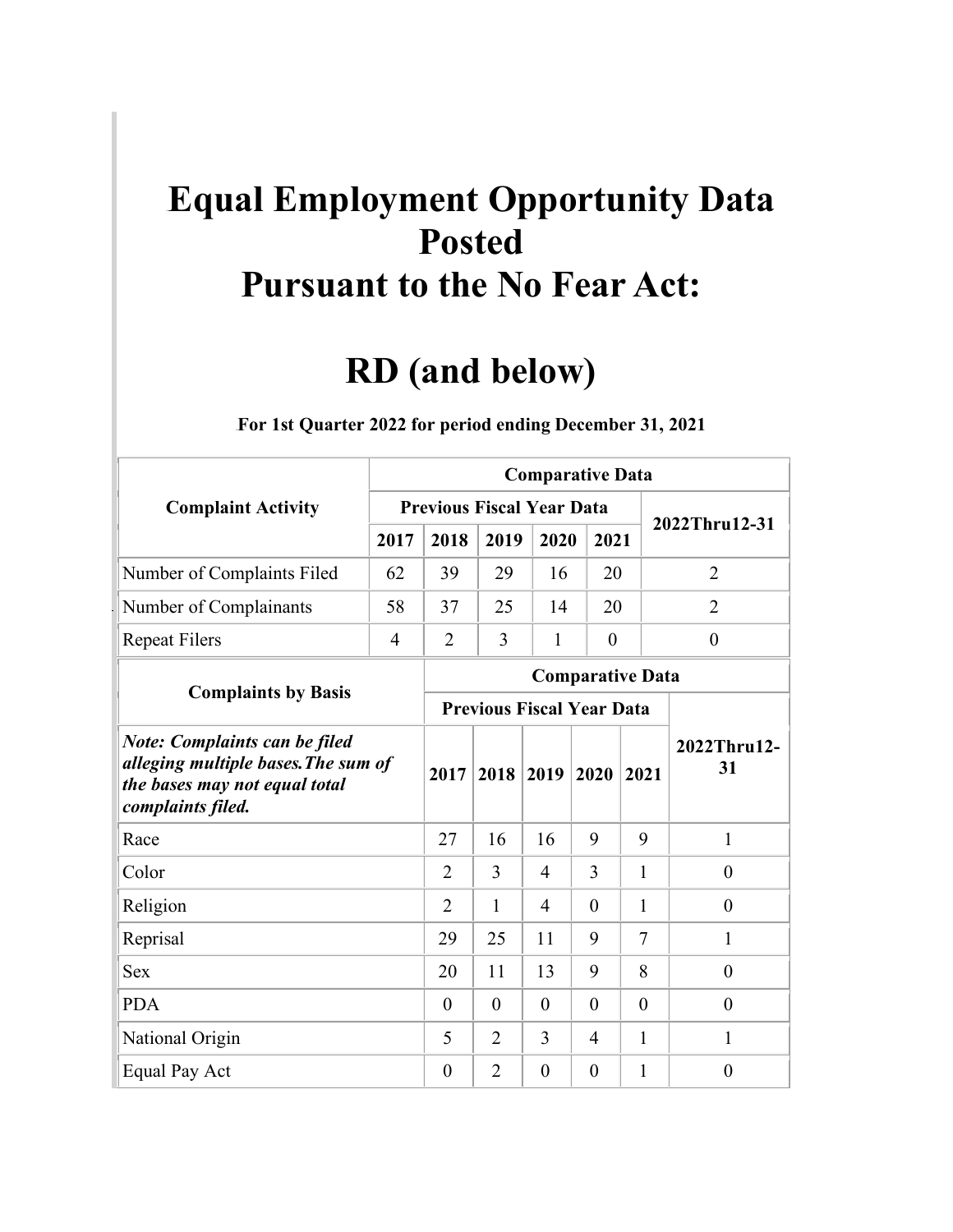| Age                                                                                                                               | 23               | 8                                | 11               | $\overline{4}$          | 10               | $\mathbf{1}$      |
|-----------------------------------------------------------------------------------------------------------------------------------|------------------|----------------------------------|------------------|-------------------------|------------------|-------------------|
| Disability                                                                                                                        | 18               | 18                               | 12               | $\tau$                  | 5                | $\mathbf{1}$      |
| Genetics                                                                                                                          | $\theta$         | $\theta$                         | $\theta$         | $\theta$                | $\overline{0}$   | $\theta$          |
| Non-EEO                                                                                                                           | 6                | $\overline{2}$                   | $\mathbf{1}$     | 1                       | $\boldsymbol{0}$ | $\overline{0}$    |
|                                                                                                                                   |                  |                                  |                  | <b>Comparative Data</b> |                  |                   |
| <b>Complaints by Issue</b>                                                                                                        |                  | <b>Previous Fiscal Year Data</b> |                  |                         |                  |                   |
| <b>Note: Complaints can be filed</b><br>alleging multiple bases. The sum of<br>the bases may not equal total<br>complaints filed. | 2017             | 2018                             | $ 2019$          | 2020                    | 2021             | 2022Thru12-<br>31 |
| Appointment/Hire                                                                                                                  | $\overline{4}$   | 3                                | $\overline{2}$   | $\overline{0}$          | $\overline{2}$   | $\boldsymbol{0}$  |
| Assignment of Duties                                                                                                              | 5                | $\overline{4}$                   | 5                | $\overline{2}$          | $\mathbf{1}$     | $\mathbf{1}$      |
| Awards                                                                                                                            | $\mathbf{1}$     | $\theta$                         | $\theta$         | $\overline{0}$          | $\theta$         | $\overline{0}$    |
| <b>Conversion to Full Time/Perm Status</b>                                                                                        | $\mathbf{1}$     | $\theta$                         | $\overline{0}$   | $\overline{0}$          | $\theta$         | $\boldsymbol{0}$  |
| <b>Disciplinary Action</b>                                                                                                        |                  |                                  |                  |                         |                  |                   |
| Demotion                                                                                                                          | $\mathbf{0}$     | $\mathbf{0}$                     | $\mathbf{0}$     | $\mathbf{0}$            | $\boldsymbol{0}$ | $\mathbf{0}$      |
| Reprimand                                                                                                                         | $\overline{2}$   | $\overline{2}$                   | $\overline{2}$   | $\overline{0}$          | $\overline{0}$   | $\overline{0}$    |
| Suspension                                                                                                                        | 1                | 5                                | $\overline{0}$   | $\overline{0}$          | $\theta$         | $\overline{0}$    |
| Removal                                                                                                                           | $\overline{0}$   | $\mathbf{1}$                     | $\overline{0}$   | $\overline{0}$          | $\overline{0}$   | $\theta$          |
| Duty Hours                                                                                                                        | $\theta$         | 1                                | $\overline{2}$   | $\mathbf{1}$            | $\theta$         | $\theta$          |
| Perf. Eval./ Appraisal                                                                                                            | 11               | 9                                | $\overline{4}$   | $\overline{4}$          | $\theta$         | $\boldsymbol{0}$  |
| Examination/Test                                                                                                                  | $\boldsymbol{0}$ | $\boldsymbol{0}$                 | $\boldsymbol{0}$ | $\boldsymbol{0}$        | $\boldsymbol{0}$ | $\boldsymbol{0}$  |
| <b>Harassment</b>                                                                                                                 |                  |                                  |                  |                         |                  |                   |
| Non-Sexual                                                                                                                        | 34               | 28                               | 11               | 9                       | 10               | $\mathbf{1}$      |
| Sexual                                                                                                                            | $\mathbf{1}$     | $\mathbf{1}$                     | $\mathbf{0}$     | $\boldsymbol{0}$        | $\mathbf{0}$     | $\boldsymbol{0}$  |
| <b>Medical Examination</b>                                                                                                        | $\mathbf{1}$     | $\theta$                         | $\boldsymbol{0}$ | $\theta$                | $\overline{0}$   | $\boldsymbol{0}$  |
| Pay including overtime                                                                                                            | $\boldsymbol{0}$ | $\mathbf{1}$                     | $\overline{0}$   | $\mathbf{0}$            | $\theta$         | $\boldsymbol{0}$  |
| Promotion/Non-Selection                                                                                                           | 16               | $\overline{2}$                   | 12               | $\mathbf{1}$            | 9                | $\boldsymbol{0}$  |
| Reassignment                                                                                                                      |                  |                                  |                  |                         |                  |                   |
| Denied                                                                                                                            | $\overline{2}$   | $\overline{2}$                   | $\boldsymbol{0}$ | $\mathbf{1}$            | $\overline{4}$   | $\boldsymbol{0}$  |
| Directed                                                                                                                          | $\mathbf{1}$     | $\overline{2}$                   | $\mathbf{1}$     | $\mathbf{0}$            | $\overline{2}$   | $\boldsymbol{0}$  |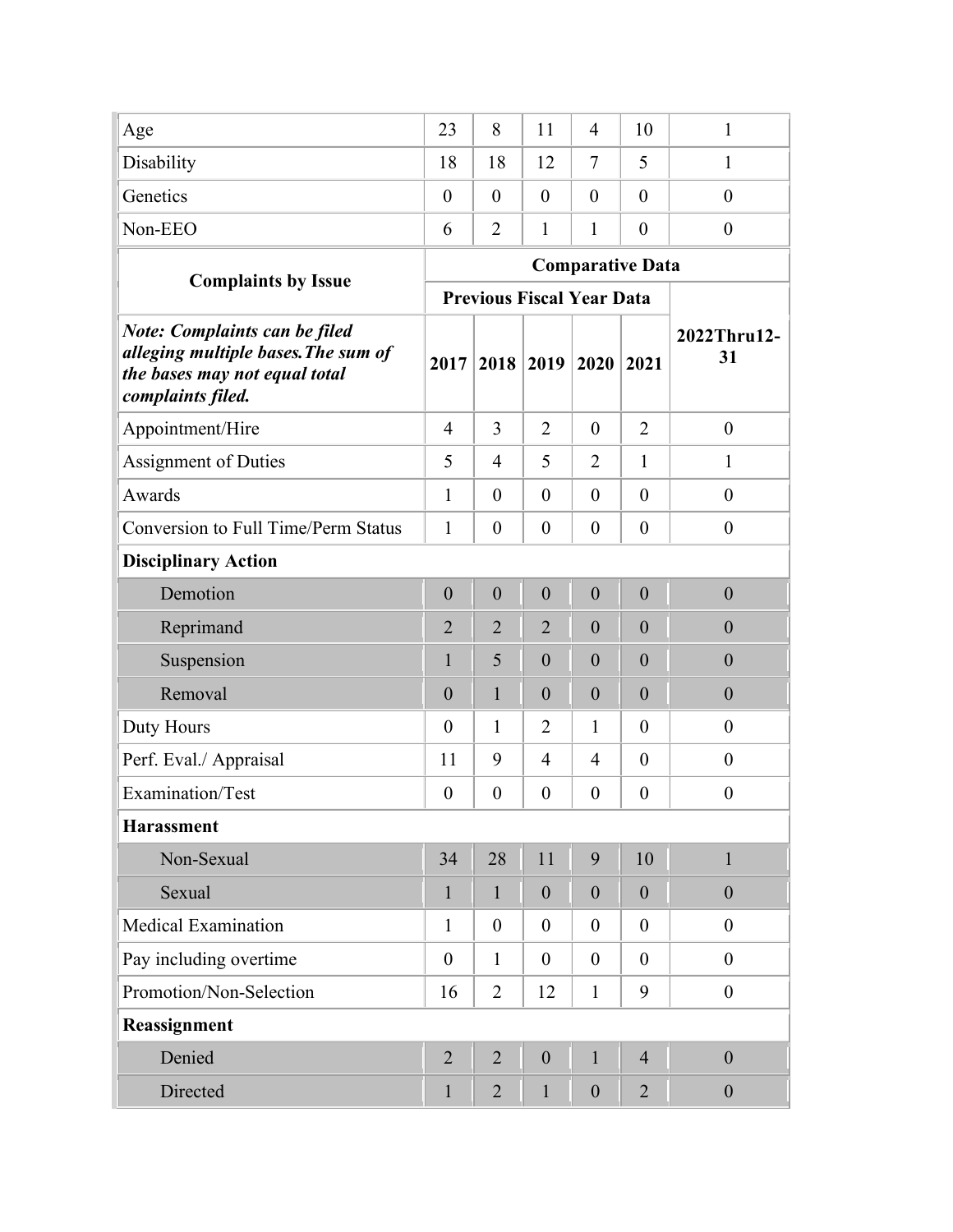| Reasonable Accommodation Disability                                  |                         | 10                               | 12               | 10             | $\overline{2}$ | $\mathbf{1}$     | $\overline{0}$   |  |  |  |
|----------------------------------------------------------------------|-------------------------|----------------------------------|------------------|----------------|----------------|------------------|------------------|--|--|--|
| Reinstatement                                                        |                         | $\overline{0}$                   | $\theta$         | $\theta$       | $\theta$       | $\theta$         | $\theta$         |  |  |  |
| Religious Accommodation                                              |                         | $\theta$                         | $\theta$         | $\theta$       | $\theta$       | $\theta$         | $\theta$         |  |  |  |
| Retirement                                                           |                         | $\mathbf{1}$                     | $\theta$         | $\theta$       | $\theta$       | $\theta$         | $\theta$         |  |  |  |
| Sex-Stereotyping                                                     |                         | $\theta$                         | $\theta$         | $\theta$       | $\theta$       | $\theta$         | $\overline{0}$   |  |  |  |
| Telework                                                             |                         | 5                                | $\theta$         | $\overline{2}$ | $\mathbf{1}$   | $\theta$         | $\theta$         |  |  |  |
| Termination                                                          |                         | 3                                | 2                | $\theta$       | $\mathbf{1}$   | 1                | 1                |  |  |  |
| Terms/Conditions of Employment                                       |                         | 6                                | 9                | 3              | 1              | $\theta$         | $\overline{0}$   |  |  |  |
| Time and Attendance                                                  |                         | 4                                | 4                | 4              | 1              | 1                | $\theta$         |  |  |  |
| Training                                                             |                         | 5                                | 3                | $\overline{2}$ | $\overline{2}$ | $\overline{2}$   | $\boldsymbol{0}$ |  |  |  |
| Other                                                                |                         |                                  |                  |                |                |                  |                  |  |  |  |
| User Defined - Other 1                                               |                         | $\mathbf{1}$                     | $\overline{0}$   | $\overline{0}$ | $\overline{0}$ | $\overline{0}$   | $\overline{0}$   |  |  |  |
| User Defined - Other 2                                               |                         | $\overline{0}$                   | $\overline{0}$   | $\theta$       | $\overline{0}$ | $\theta$         | $\overline{0}$   |  |  |  |
| User Defined - Other 3                                               |                         | $\overline{0}$                   | $\overline{0}$   | $\theta$       | $\overline{0}$ | $\theta$         | $\overline{0}$   |  |  |  |
| User Defined - Other 4                                               |                         | $\boldsymbol{0}$                 | $\boldsymbol{0}$ | $\overline{0}$ |                | $\boldsymbol{0}$ | $\mathbf{0}$     |  |  |  |
|                                                                      | <b>Comparative Data</b> |                                  |                  |                |                |                  |                  |  |  |  |
|                                                                      |                         |                                  |                  |                |                |                  |                  |  |  |  |
| <b>Processing Time</b>                                               |                         | <b>Previous Fiscal Year Data</b> |                  |                |                |                  | 2022Thru12-      |  |  |  |
|                                                                      | 2017                    | 2018                             | 2019             | 2020           |                | 2021             | 31               |  |  |  |
| Complaints pending during fiscal year                                |                         |                                  |                  |                |                |                  |                  |  |  |  |
| Average number of days<br>in investigation                           | 166.34                  | 203.93                           | 221.50           | 194.19         |                | 190.95           | 171.67           |  |  |  |
| Average number of days<br>in final action                            | 119.89                  | 34.65                            | 48.45            | 21.06          |                | 52.95            | 15.00            |  |  |  |
| Complaint pending during fiscal year where hearing was requested     |                         |                                  |                  |                |                |                  |                  |  |  |  |
| Average number of days<br>in investigation                           | 168.95                  | 216.42                           | 244.74           | 201.62         |                | 213.79           | 158.00           |  |  |  |
| Average number of days<br>in final action                            | 106.47                  | 18.25                            | 51.33            | 19.21          |                | 39.07            | 15.00            |  |  |  |
| Complaint pending during fiscal year where hearing was not requested |                         |                                  |                  |                |                |                  |                  |  |  |  |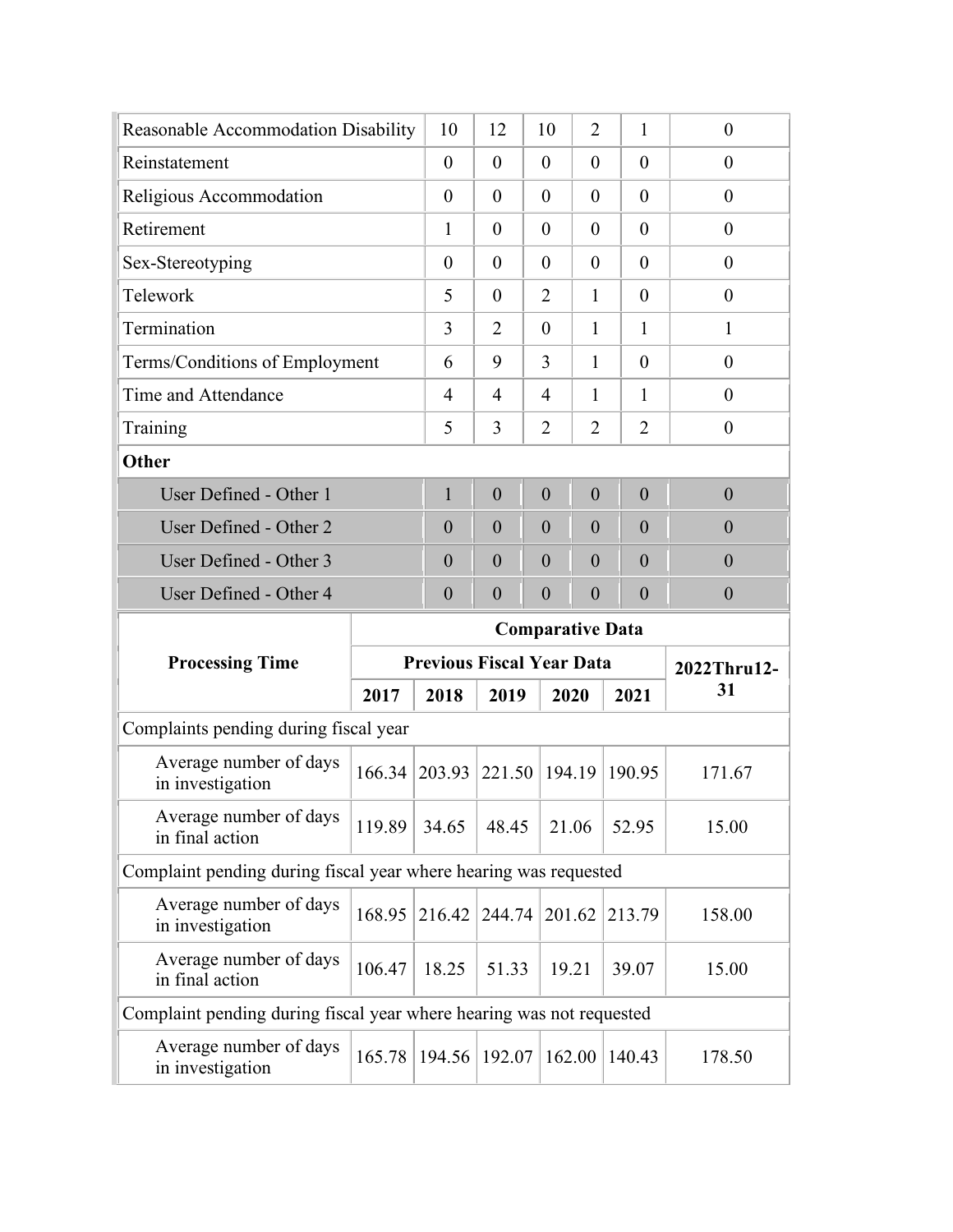| Average number of days<br>in final action                                                        | 135.81 |                                             | 52.13            |                  |                  | 45.36            |                                  | 29.67            |                  |                  | 87.71                   |                  | $\theta$         |  |
|--------------------------------------------------------------------------------------------------|--------|---------------------------------------------|------------------|------------------|------------------|------------------|----------------------------------|------------------|------------------|------------------|-------------------------|------------------|------------------|--|
|                                                                                                  |        |                                             |                  |                  |                  |                  |                                  |                  |                  |                  | <b>Comparative Data</b> |                  |                  |  |
| <b>Complaints Dismissed by Agency</b>                                                            |        |                                             |                  |                  |                  |                  | <b>Previous Fiscal Year Data</b> |                  |                  |                  |                         |                  | 2022Thru12-      |  |
|                                                                                                  |        |                                             | 2017             |                  | 2018             |                  | 2019                             |                  | 2020             |                  | 2021                    |                  | 31               |  |
| <b>Total Complaints Dismissed by</b><br>Agency                                                   |        |                                             | 12               |                  | 10               |                  | 1                                |                  | 2                |                  | $\mathbf{1}$            |                  | $\overline{0}$   |  |
| Average days pending prior to<br>dismissal                                                       |        |                                             | 26               |                  | 40               |                  | 14                               |                  | 23               |                  | 37                      |                  | $\boldsymbol{0}$ |  |
|                                                                                                  |        | <b>Complaints Withdrawn by Complainants</b> |                  |                  |                  |                  |                                  |                  |                  |                  |                         |                  |                  |  |
| Total Complaints Withdrawn by<br>Complainants                                                    |        |                                             | $\overline{2}$   |                  | 6                |                  | 3                                |                  | 1                |                  | 1                       |                  | $\theta$         |  |
|                                                                                                  |        |                                             |                  |                  |                  |                  | <b>Comparative Data</b>          |                  |                  |                  |                         |                  |                  |  |
| <b>Total Final Agency Actions</b>                                                                |        |                                             |                  |                  |                  |                  | <b>Previous Fiscal Year Data</b> |                  |                  |                  |                         |                  | 2022Thru12-      |  |
| <b>Finding Discrimination</b>                                                                    |        | 2017                                        |                  |                  | 2018             |                  | 2019                             |                  | 2020             |                  | 2021                    | 31               |                  |  |
|                                                                                                  |        | #                                           | $\frac{0}{0}$    | #                | $\frac{6}{9}$    | #                | $\frac{0}{0}$                    | #                | $\frac{6}{6}$    | #                | $\frac{0}{0}$           | #                | $\frac{0}{0}$    |  |
| <b>Total Number Findings</b>                                                                     |        | $\mathbf{1}$                                |                  | $\overline{0}$   |                  | $\mathbf{1}$     |                                  | $\boldsymbol{0}$ |                  | 1                |                         | $\theta$         |                  |  |
| Without Hearing                                                                                  |        | $\theta$                                    | $\overline{0}$   | $\overline{0}$   | $\overline{0}$   | $\overline{0}$   | $\boldsymbol{0}$                 | $\overline{0}$   | $\theta$         | $\overline{0}$   | $\overline{0}$          | $\overline{0}$   | $\overline{0}$   |  |
| With Hearing                                                                                     |        | $\mathbf{1}$                                | 100              | $\boldsymbol{0}$ | $\boldsymbol{0}$ | $\mathbf{1}$     | 100                              | $\overline{0}$   | $\boldsymbol{0}$ | 1                | 100                     | $\theta$         | $\boldsymbol{0}$ |  |
| <b>Findings of Discrimination</b>                                                                |        |                                             |                  |                  |                  |                  | <b>Comparative Data</b>          |                  |                  |                  |                         |                  |                  |  |
| <b>Rendered by Basis</b>                                                                         |        |                                             |                  |                  |                  |                  | <b>Previous Fiscal Year Data</b> |                  |                  |                  |                         |                  | 2022Thru12-      |  |
| <b>Note: Complaints can be filed</b>                                                             |        |                                             | 2017             |                  | 2018             |                  | 2019                             |                  | 2020             |                  | 2021                    |                  | 31               |  |
| alleging multiple bases. The sum<br>of the bases may not equal total<br>complaints and findings. |        | #                                           | $\frac{0}{0}$    | #                | $\frac{0}{0}$    | #                | $\frac{0}{0}$                    | #                | $\frac{0}{0}$    | #                | $\frac{0}{0}$           | #                | $\frac{0}{0}$    |  |
| <b>Total Number Findings</b>                                                                     |        | 1                                           |                  | $\overline{0}$   |                  | $\mathbf{1}$     |                                  | $\overline{0}$   |                  | $\mathbf{1}$     |                         | $\overline{0}$   |                  |  |
| Race                                                                                             |        | 1                                           | 100              | $\boldsymbol{0}$ | $\overline{0}$   | $\theta$         | $\overline{0}$                   | $\overline{0}$   | $\overline{0}$   | $\boldsymbol{0}$ | $\mathbf{0}$            | $\overline{0}$   | $\mathbf{0}$     |  |
| Color                                                                                            |        | $\theta$                                    | $\boldsymbol{0}$ | $\boldsymbol{0}$ | $\overline{0}$   | $\overline{0}$   | $\overline{0}$                   | $\theta$         | $\theta$         | $\overline{0}$   | $\overline{0}$          | $\theta$         | $\boldsymbol{0}$ |  |
| Religion                                                                                         |        | $\theta$                                    | $\overline{0}$   | $\boldsymbol{0}$ | $\overline{0}$   | $\theta$         | $\overline{0}$                   | $\overline{0}$   | $\theta$         | $\overline{0}$   | $\overline{0}$          | $\theta$         | $\theta$         |  |
| Reprisal                                                                                         |        | $\theta$                                    | $\overline{0}$   | $\overline{0}$   | $\overline{0}$   | $\mathbf{1}$     | 100                              | $\overline{0}$   | $\theta$         | $\mathbf{1}$     | 100                     | $\theta$         | $\theta$         |  |
| <b>Sex</b>                                                                                       |        | $\theta$                                    | $\boldsymbol{0}$ | $\boldsymbol{0}$ | $\overline{0}$   | $\theta$         | $\overline{0}$                   | $\theta$         | $\theta$         | $\overline{0}$   | $\overline{0}$          | $\boldsymbol{0}$ | $\theta$         |  |
| <b>PDA</b>                                                                                       |        | $\boldsymbol{0}$                            | $\boldsymbol{0}$ | $\boldsymbol{0}$ | $\overline{0}$   | $\boldsymbol{0}$ | $\boldsymbol{0}$                 | $\boldsymbol{0}$ | $\overline{0}$   | $\boldsymbol{0}$ | $\boldsymbol{0}$        | $\boldsymbol{0}$ | $\boldsymbol{0}$ |  |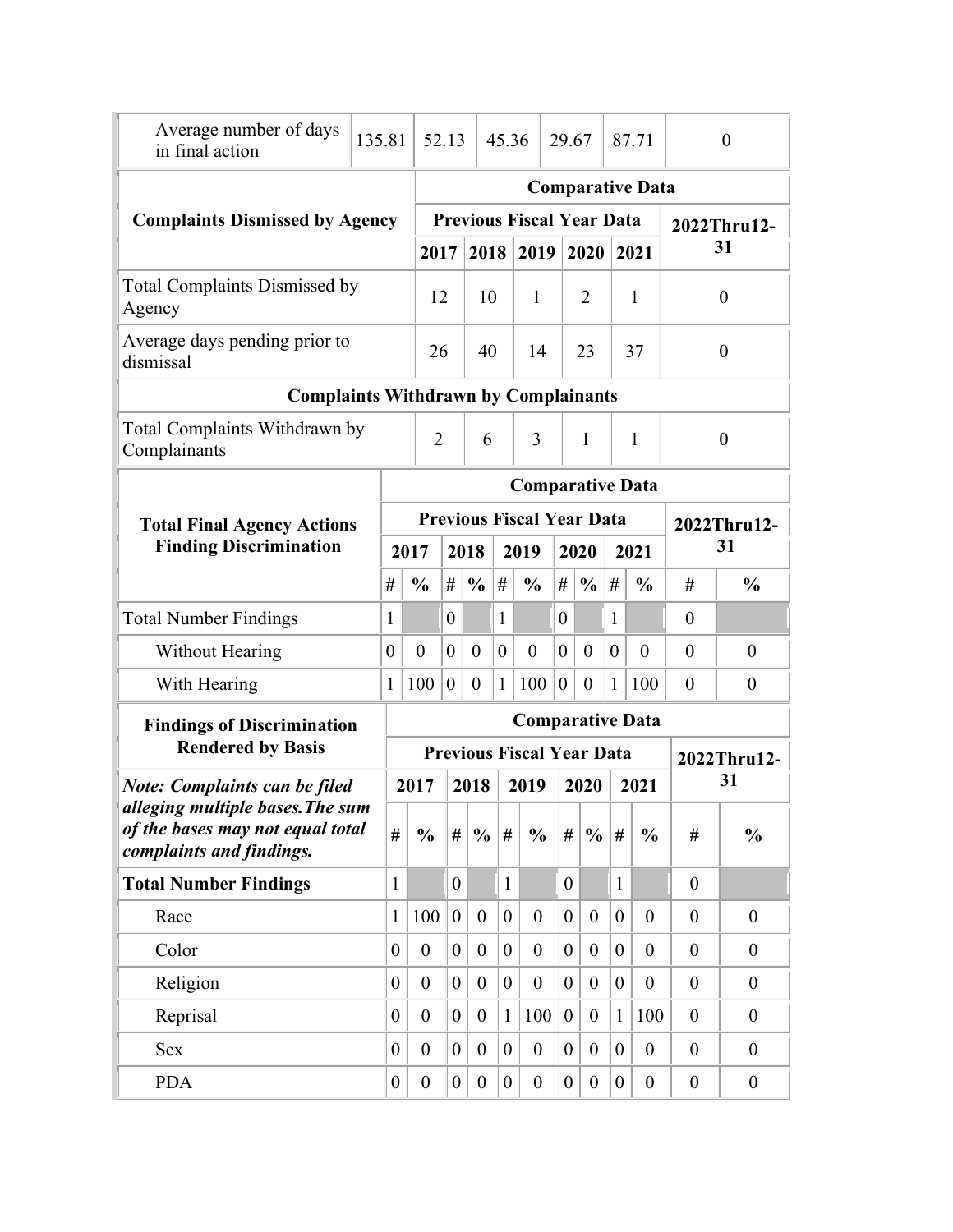| National Origin                 | $\theta$         | $\overline{0}$   | $\boldsymbol{0}$ | $\overline{0}$   | $\boldsymbol{0}$ | $\overline{0}$   | $\overline{0}$   | $\overline{0}$   | $\boldsymbol{0}$ | $\theta$         | $\theta$         | $\overline{0}$   |
|---------------------------------|------------------|------------------|------------------|------------------|------------------|------------------|------------------|------------------|------------------|------------------|------------------|------------------|
| <b>Equal Pay Act</b>            | $\theta$         | $\overline{0}$   | $\overline{0}$   | $\boldsymbol{0}$ | $\overline{0}$   | $\overline{0}$   | $\overline{0}$   | $\mathbf{0}$     | $\boldsymbol{0}$ | $\theta$         | $\overline{0}$   | $\boldsymbol{0}$ |
| Age                             | 1                | 100              | $\boldsymbol{0}$ | $\overline{0}$   | $\overline{0}$   | $\overline{0}$   | $\overline{0}$   | $\overline{0}$   | $\boldsymbol{0}$ | $\theta$         | $\overline{0}$   | $\overline{0}$   |
| Disability                      | $\overline{0}$   | $\overline{0}$   | $\overline{0}$   | $\overline{0}$   | $\theta$         | $\overline{0}$   | $\overline{0}$   | $\theta$         | $\mathbf{1}$     | 100              | $\overline{0}$   | $\overline{0}$   |
| Genetics                        | $\theta$         | $\overline{0}$   | $\boldsymbol{0}$ | $\overline{0}$   | $\boldsymbol{0}$ | $\overline{0}$   | $\boldsymbol{0}$ | $\theta$         | $\boldsymbol{0}$ | $\theta$         | $\theta$         | $\overline{0}$   |
| Non-EEO                         | $\boldsymbol{0}$ | $\boldsymbol{0}$ | $\boldsymbol{0}$ | $\boldsymbol{0}$ | $\boldsymbol{0}$ | $\boldsymbol{0}$ | $\boldsymbol{0}$ | $\boldsymbol{0}$ | $\boldsymbol{0}$ | $\boldsymbol{0}$ | $\boldsymbol{0}$ | $\boldsymbol{0}$ |
|                                 |                  |                  |                  |                  |                  |                  |                  |                  |                  |                  |                  |                  |
| <b>Findings After Hearing</b>   | $\mathbf{1}$     |                  | $\boldsymbol{0}$ |                  | $\mathbf{1}$     |                  | $\boldsymbol{0}$ |                  | $\mathbf{1}$     |                  | $\boldsymbol{0}$ |                  |
| Race                            | 1                | 100              | $\boldsymbol{0}$ | $\overline{0}$   | $\boldsymbol{0}$ | $\overline{0}$   | $\boldsymbol{0}$ | $\mathbf{0}$     | $\boldsymbol{0}$ | $\overline{0}$   | $\theta$         | $\overline{0}$   |
| Color                           | $\boldsymbol{0}$ | $\overline{0}$   | $\boldsymbol{0}$ | $\overline{0}$   | $\boldsymbol{0}$ | $\overline{0}$   | $\boldsymbol{0}$ | $\mathbf{0}$     | $\boldsymbol{0}$ | $\theta$         | $\boldsymbol{0}$ | $\theta$         |
| Religion                        | $\mathbf{0}$     | $\mathbf{0}$     | $\overline{0}$   | $\overline{0}$   | $\boldsymbol{0}$ | $\overline{0}$   | $\overline{0}$   | $\mathbf{0}$     | $\overline{0}$   | $\overline{0}$   | $\mathbf{0}$     | $\boldsymbol{0}$ |
| Reprisal                        | $\theta$         | $\theta$         | $\boldsymbol{0}$ | $\overline{0}$   | $\mathbf{1}$     | 100              | $\overline{0}$   | $\overline{0}$   | $\mathbf{1}$     | 100              | $\theta$         | $\overline{0}$   |
| <b>Sex</b>                      | $\theta$         | $\theta$         | $\overline{0}$   | $\overline{0}$   | $\theta$         | $\overline{0}$   | $\overline{0}$   | $\theta$         | $\overline{0}$   | $\theta$         | $\overline{0}$   | $\overline{0}$   |
| <b>PDA</b>                      | $\theta$         | $\overline{0}$   | $\boldsymbol{0}$ | $\overline{0}$   | $\boldsymbol{0}$ | $\overline{0}$   | $\boldsymbol{0}$ | $\theta$         | $\boldsymbol{0}$ | $\theta$         | $\overline{0}$   | $\overline{0}$   |
| National Origin                 | $\theta$         | $\overline{0}$   | $\overline{0}$   | $\overline{0}$   | $\overline{0}$   | $\overline{0}$   | $\overline{0}$   | $\mathbf{0}$     | $\overline{0}$   | $\overline{0}$   | $\overline{0}$   | $\boldsymbol{0}$ |
| Equal Pay Act                   | $\theta$         | $\overline{0}$   | $\boldsymbol{0}$ | $\overline{0}$   | $\overline{0}$   | $\overline{0}$   | $\boldsymbol{0}$ | $\theta$         | $\boldsymbol{0}$ | $\theta$         | $\theta$         | $\overline{0}$   |
| Age                             | 1                | 100              | $\boldsymbol{0}$ | $\overline{0}$   | $\overline{0}$   | $\overline{0}$   | $\overline{0}$   | $\overline{0}$   | $\boldsymbol{0}$ | $\theta$         | $\theta$         | $\theta$         |
| Disability                      | $\theta$         | $\overline{0}$   | $\boldsymbol{0}$ | $\overline{0}$   | $\overline{0}$   | $\overline{0}$   | $\overline{0}$   | $\theta$         | $\mathbf{1}$     | 100              | $\theta$         | $\overline{0}$   |
| Genetics                        | $\boldsymbol{0}$ | $\overline{0}$   | $\boldsymbol{0}$ | $\overline{0}$   | $\boldsymbol{0}$ | $\overline{0}$   | $\boldsymbol{0}$ | $\overline{0}$   | $\boldsymbol{0}$ | $\theta$         | $\boldsymbol{0}$ | $\overline{0}$   |
| Non-EEO                         | $\boldsymbol{0}$ | $\boldsymbol{0}$ | $\boldsymbol{0}$ | $\boldsymbol{0}$ | $\boldsymbol{0}$ | $\boldsymbol{0}$ | $\boldsymbol{0}$ | $\boldsymbol{0}$ | $\boldsymbol{0}$ | $\boldsymbol{0}$ | $\boldsymbol{0}$ | $\boldsymbol{0}$ |
|                                 |                  |                  |                  |                  |                  |                  |                  |                  |                  |                  |                  |                  |
| <b>Findings Without Hearing</b> | $\theta$         |                  | $\boldsymbol{0}$ |                  | $\overline{0}$   |                  | $\boldsymbol{0}$ |                  | $\boldsymbol{0}$ |                  | $\boldsymbol{0}$ |                  |
| Race                            | $\overline{0}$   | $\boldsymbol{0}$ | $\boldsymbol{0}$ | $\overline{0}$   | $\boldsymbol{0}$ | $\boldsymbol{0}$ | $\mathbf{0}$     | $\boldsymbol{0}$ | $\overline{0}$   | $\boldsymbol{0}$ | $\boldsymbol{0}$ | $\overline{0}$   |
| Color                           | $\theta$         | $\boldsymbol{0}$ | $\boldsymbol{0}$ | $\overline{0}$   | $\boldsymbol{0}$ | $\boldsymbol{0}$ | $\boldsymbol{0}$ | $\boldsymbol{0}$ | $\overline{0}$   | $\boldsymbol{0}$ | $\boldsymbol{0}$ | $\boldsymbol{0}$ |
| Religion                        | $\boldsymbol{0}$ | $\overline{0}$   | $\boldsymbol{0}$ | $\overline{0}$   | $\boldsymbol{0}$ | $\boldsymbol{0}$ | $\boldsymbol{0}$ | $\boldsymbol{0}$ | $\boldsymbol{0}$ | $\boldsymbol{0}$ | $\boldsymbol{0}$ | $\boldsymbol{0}$ |
| Reprisal                        | $\boldsymbol{0}$ | $\boldsymbol{0}$ | $\boldsymbol{0}$ | $\overline{0}$   | $\boldsymbol{0}$ | $\boldsymbol{0}$ | $\boldsymbol{0}$ | $\boldsymbol{0}$ | $\overline{0}$   | $\boldsymbol{0}$ | $\boldsymbol{0}$ | $\boldsymbol{0}$ |
| Sex                             | $\overline{0}$   | $\boldsymbol{0}$ | $\boldsymbol{0}$ | $\boldsymbol{0}$ | $\boldsymbol{0}$ | $\overline{0}$   | $\boldsymbol{0}$ | $\boldsymbol{0}$ | $\overline{0}$   | $\boldsymbol{0}$ | $\boldsymbol{0}$ | $\boldsymbol{0}$ |
| <b>PDA</b>                      | $\boldsymbol{0}$ | $\boldsymbol{0}$ | $\boldsymbol{0}$ | $\boldsymbol{0}$ | $\boldsymbol{0}$ | $\boldsymbol{0}$ | $\boldsymbol{0}$ | $\boldsymbol{0}$ | $\boldsymbol{0}$ | $\boldsymbol{0}$ | $\boldsymbol{0}$ | $\boldsymbol{0}$ |
| National Origin                 | $\boldsymbol{0}$ | $\boldsymbol{0}$ | $\boldsymbol{0}$ | $\boldsymbol{0}$ | $\boldsymbol{0}$ | $\boldsymbol{0}$ | $\boldsymbol{0}$ | $\boldsymbol{0}$ | $\boldsymbol{0}$ | $\boldsymbol{0}$ | $\boldsymbol{0}$ | $\boldsymbol{0}$ |
| <b>Equal Pay Act</b>            | $\boldsymbol{0}$ | $\boldsymbol{0}$ | $\boldsymbol{0}$ | $\boldsymbol{0}$ | $\boldsymbol{0}$ | $\overline{0}$   | $\boldsymbol{0}$ | $\boldsymbol{0}$ | $\boldsymbol{0}$ | $\boldsymbol{0}$ | $\boldsymbol{0}$ | $\boldsymbol{0}$ |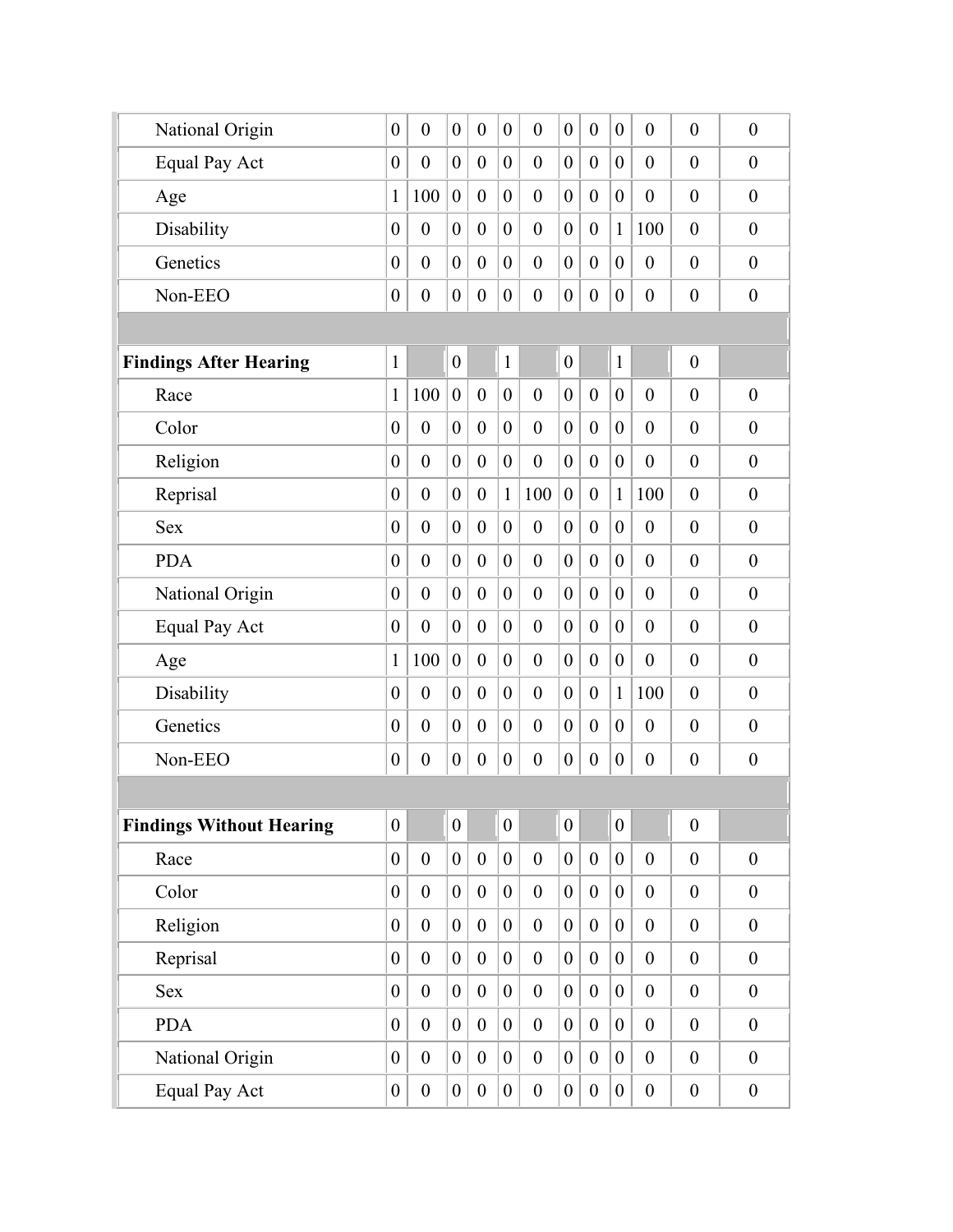| Age                                           | $\boldsymbol{0}$ | $\overline{0}$       | $\boldsymbol{0}$ | $\theta$         | $\boldsymbol{0}$ | $\overline{0}$                   | $\overline{0}$   | $\overline{0}$   | $\boldsymbol{0}$ | $\overline{0}$   | $\theta$         | $\overline{0}$   |  |
|-----------------------------------------------|------------------|----------------------|------------------|------------------|------------------|----------------------------------|------------------|------------------|------------------|------------------|------------------|------------------|--|
| Disability                                    | $\theta$         | $\overline{0}$       | $\overline{0}$   | $\theta$         | $\overline{0}$   | $\theta$                         | $\overline{0}$   | $\overline{0}$   | $\theta$         | $\theta$         | $\theta$         | $\theta$         |  |
| Genetics                                      | $\theta$         | $\theta$             | $\overline{0}$   | $\theta$         | $\theta$         | $\overline{0}$                   | $\theta$         | $\theta$         | $\theta$         | $\theta$         | $\theta$         | $\theta$         |  |
| Non-EEO                                       | $\theta$         | $\overline{0}$       | $\boldsymbol{0}$ | $\theta$         | $\theta$         | $\overline{0}$                   | $\overline{0}$   | $\overline{0}$   | $\overline{0}$   | $\theta$         | $\theta$         | $\overline{0}$   |  |
|                                               |                  |                      |                  |                  |                  | <b>Comparative Data</b>          |                  |                  |                  |                  |                  |                  |  |
| <b>Findings of Discrimination</b>             |                  |                      |                  |                  |                  | <b>Previous Fiscal Year Data</b> |                  |                  |                  |                  | 2022Thru12-      |                  |  |
| <b>Rendered by Issue</b>                      |                  | 2017<br>2018<br>2019 |                  |                  |                  | 2020                             |                  |                  | 2021             | 31               |                  |                  |  |
|                                               | #                | $\frac{0}{0}$        | #                | $\frac{0}{0}$    | #                | $\frac{0}{0}$                    | #                | $\frac{0}{0}$    | #                | $\frac{0}{0}$    | #                | $\frac{0}{0}$    |  |
| <b>Total Number Findings</b>                  | 1                |                      | $\overline{0}$   |                  | $\mathbf{1}$     |                                  | $\theta$         |                  | 1                |                  | $\theta$         |                  |  |
| Appointment/Hire                              | $\overline{0}$   | $\theta$             | $\overline{0}$   | $\theta$         | $\theta$         | $\overline{0}$                   | $\boldsymbol{0}$ | $\theta$         | $\overline{0}$   | $\overline{0}$   | $\overline{0}$   | $\boldsymbol{0}$ |  |
| <b>Assignment of Duties</b>                   | $\boldsymbol{0}$ | $\boldsymbol{0}$     | $\overline{0}$   | $\overline{0}$   | $\overline{0}$   | $\boldsymbol{0}$                 | $\boldsymbol{0}$ | $\boldsymbol{0}$ | $\overline{0}$   | $\theta$         | $\overline{0}$   | $\boldsymbol{0}$ |  |
| Awards                                        | $\overline{0}$   | $\theta$             | $\overline{0}$   | $\overline{0}$   | $\mathbf{0}$     | $\overline{0}$                   | $\overline{0}$   | $\theta$         | $\overline{0}$   | $\overline{0}$   | $\overline{0}$   | $\boldsymbol{0}$ |  |
| Conversion to Full Time/Perm<br><b>Status</b> | $\overline{0}$   | $\theta$             | $\overline{0}$   | $\overline{0}$   | $\theta$         | $\overline{0}$                   | $\overline{0}$   | $\theta$         | $\theta$         | $\overline{0}$   | $\overline{0}$   | $\overline{0}$   |  |
| Disciplinary Action                           |                  |                      |                  |                  |                  |                                  |                  |                  |                  |                  |                  |                  |  |
| Demotion                                      | $\overline{0}$   | $\mathbf{0}$         | $\overline{0}$   | $\overline{0}$   | $\theta$         | $\overline{0}$                   | $\boldsymbol{0}$ | $\boldsymbol{0}$ | $\overline{0}$   | $\overline{0}$   | $\overline{0}$   | $\boldsymbol{0}$ |  |
| Reprimand                                     | $\overline{0}$   | $\theta$             | $\overline{0}$   | $\overline{0}$   | $\overline{0}$   | $\overline{0}$                   | $\boldsymbol{0}$ | $\theta$         | $\overline{0}$   | $\overline{0}$   | $\overline{0}$   | $\theta$         |  |
| Suspension                                    | $\boldsymbol{0}$ | $\theta$             | $\overline{0}$   | $\overline{0}$   | $\overline{0}$   | $\overline{0}$                   | $\boldsymbol{0}$ | $\theta$         | $\overline{0}$   | $\overline{0}$   | $\overline{0}$   | $\boldsymbol{0}$ |  |
| Removal                                       | $\overline{0}$   | $\overline{0}$       | $\theta$         | $\overline{0}$   | $\overline{0}$   | $\overline{0}$                   | $\boldsymbol{0}$ | $\theta$         | $\theta$         | $\overline{0}$   | $\theta$         | $\theta$         |  |
| Duty Hours                                    | $\theta$         | $\theta$             | $\theta$         | $\overline{0}$   | $\mathbf{0}$     | $\overline{0}$                   | $\overline{0}$   | $\theta$         | $\overline{0}$   | $\overline{0}$   | $\theta$         | $\overline{0}$   |  |
| Perf. Eval./ Appraisal                        | $\theta$         | $\theta$             | $\theta$         | $\theta$         | $\mathbf{1}$     | 100                              | $\boldsymbol{0}$ | $\overline{0}$   | $\overline{0}$   | $\theta$         | $\overline{0}$   | $\overline{0}$   |  |
| Examination/Test                              | $\boldsymbol{0}$ | $\boldsymbol{0}$     | $\boldsymbol{0}$ | $\boldsymbol{0}$ | $\boldsymbol{0}$ | $\boldsymbol{0}$                 | $\boldsymbol{0}$ | $\boldsymbol{0}$ | $\overline{0}$   | $\boldsymbol{0}$ | $\boldsymbol{0}$ | $\boldsymbol{0}$ |  |
| Harassment                                    |                  |                      |                  |                  |                  |                                  |                  |                  |                  |                  |                  |                  |  |
| Non-Sexual                                    | $\boldsymbol{0}$ | $\boldsymbol{0}$     | $\overline{0}$   | $\boldsymbol{0}$ | $\mathbf{1}$     | 100                              | $\overline{0}$   | $\boldsymbol{0}$ | $\mathbf{1}$     | 100              | $\overline{0}$   | $\boldsymbol{0}$ |  |
| Sexual                                        | $\overline{0}$   | $\theta$             | $\overline{0}$   | $\theta$         | $\overline{0}$   | $\boldsymbol{0}$                 | $\boldsymbol{0}$ | $\boldsymbol{0}$ | $\overline{0}$   | $\boldsymbol{0}$ | $\overline{0}$   | $\theta$         |  |
| <b>Medical Examination</b>                    | $\overline{0}$   | $\theta$             | $\overline{0}$   | $\boldsymbol{0}$ | $\overline{0}$   | $\boldsymbol{0}$                 | $\overline{0}$   | $\boldsymbol{0}$ | $\overline{0}$   | $\boldsymbol{0}$ | $\overline{0}$   | $\theta$         |  |
| Pay including overtime                        | $\overline{0}$   | $\boldsymbol{0}$     | $\overline{0}$   | $\overline{0}$   | $\mathbf{1}$     | 100                              | $\boldsymbol{0}$ | $\overline{0}$   | $\overline{0}$   | $\boldsymbol{0}$ | $\overline{0}$   | $\boldsymbol{0}$ |  |
| Promotion/Non-Selection                       | 1                | 100                  | $\overline{0}$   | $\overline{0}$   | $\overline{0}$   | $\boldsymbol{0}$                 | $\boldsymbol{0}$ | $\boldsymbol{0}$ | $\overline{0}$   | $\boldsymbol{0}$ | $\theta$         | $\boldsymbol{0}$ |  |
| Reassignment                                  |                  |                      |                  |                  |                  |                                  |                  |                  |                  |                  |                  |                  |  |
| Denied                                        | $\boldsymbol{0}$ | $\boldsymbol{0}$     | $\boldsymbol{0}$ | $\boldsymbol{0}$ | $\overline{0}$   | $\boldsymbol{0}$                 | $\overline{0}$   | $\boldsymbol{0}$ | $\boldsymbol{0}$ | $\boldsymbol{0}$ | $\boldsymbol{0}$ | $\boldsymbol{0}$ |  |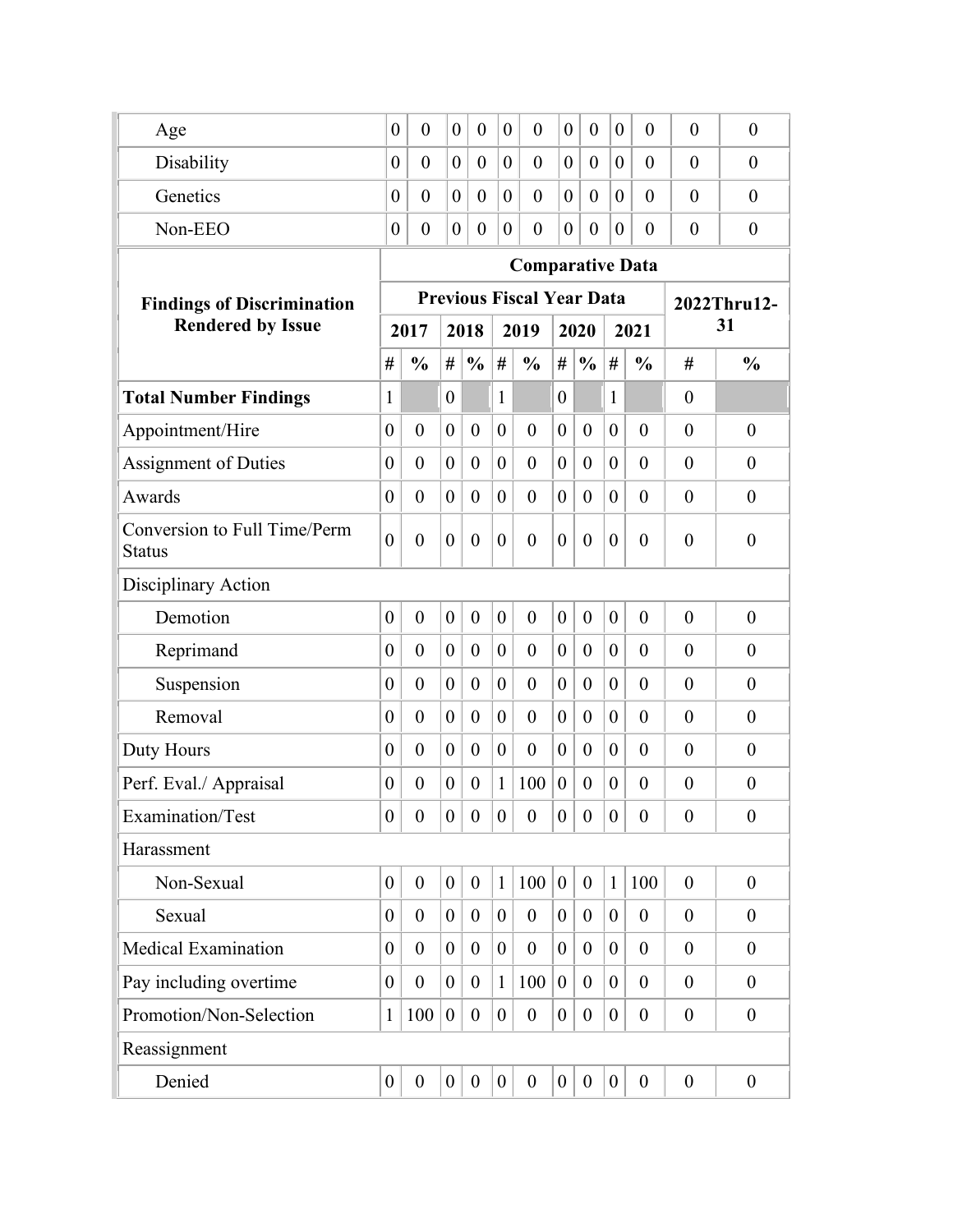| Directed                                      | $\overline{0}$   | $\theta$         | $\theta$         | $\overline{0}$   | $\overline{0}$   | $\overline{0}$   | $\theta$         | $\overline{0}$   | $\overline{0}$   | $\boldsymbol{0}$ | $\overline{0}$   | $\boldsymbol{0}$ |
|-----------------------------------------------|------------------|------------------|------------------|------------------|------------------|------------------|------------------|------------------|------------------|------------------|------------------|------------------|
| Reasonable Accommodation<br>Disability        | $\overline{0}$   | $\theta$         | $\overline{0}$   | $\overline{0}$   | $\theta$         | $\overline{0}$   | $\boldsymbol{0}$ | $\overline{0}$   | $\mathbf{1}$     | 100              | $\overline{0}$   | $\boldsymbol{0}$ |
| Reinstatement                                 | $\overline{0}$   | $\theta$         | $\theta$         | $\overline{0}$   | $\overline{0}$   | $\overline{0}$   | $\overline{0}$   | $\overline{0}$   | $\overline{0}$   | $\overline{0}$   | $\theta$         | $\theta$         |
| Religious Accommodation                       | $\overline{0}$   | $\theta$         | $\theta$         | $\overline{0}$   | $\theta$         | $\overline{0}$   | $\overline{0}$   | $\overline{0}$   | $\overline{0}$   | $\overline{0}$   | $\theta$         | $\overline{0}$   |
| Retirement                                    | $\boldsymbol{0}$ | $\theta$         | $\theta$         | $\boldsymbol{0}$ | $\overline{0}$   | $\overline{0}$   | $\boldsymbol{0}$ | $\overline{0}$   | $\overline{0}$   | $\theta$         | $\theta$         | $\overline{0}$   |
| Sex-Stereotyping                              | $\boldsymbol{0}$ | $\theta$         | $\overline{0}$   | $\overline{0}$   | $\overline{0}$   | $\overline{0}$   | $\theta$         | $\overline{0}$   | $\overline{0}$   | $\overline{0}$   | $\overline{0}$   | $\boldsymbol{0}$ |
| Telework                                      | $\theta$         | $\theta$         | $\overline{0}$   | $\theta$         | $\overline{0}$   | $\overline{0}$   | $\boldsymbol{0}$ | $\overline{0}$   | $\overline{0}$   | $\theta$         | $\theta$         | $\theta$         |
| Termination                                   | $\overline{0}$   | $\theta$         | $\theta$         | $\overline{0}$   | $\theta$         | $\overline{0}$   | $\theta$         | $\overline{0}$   | $\overline{0}$   | $\overline{0}$   | $\theta$         | $\overline{0}$   |
| Terms/Conditions of<br>Employment             | $\overline{0}$   | $\boldsymbol{0}$ | $\overline{0}$   | $\overline{0}$   | $\theta$         | $\boldsymbol{0}$ | $\overline{0}$   | $\overline{0}$   | $\overline{0}$   | $\overline{0}$   | $\overline{0}$   | $\boldsymbol{0}$ |
| Time and Attendance                           | $\overline{0}$   | $\theta$         | $\theta$         | $\theta$         | $\overline{0}$   | $\overline{0}$   | $\boldsymbol{0}$ | $\theta$         | $\overline{0}$   | $\theta$         | $\theta$         | $\overline{0}$   |
| Training                                      | $\boldsymbol{0}$ | $\boldsymbol{0}$ | $\overline{0}$   | $\overline{0}$   | $\overline{0}$   | $\overline{0}$   | $\boldsymbol{0}$ | $\boldsymbol{0}$ | $\overline{0}$   | $\overline{0}$   | $\overline{0}$   | $\boldsymbol{0}$ |
| Other - User Define                           |                  |                  |                  |                  |                  |                  |                  |                  |                  |                  |                  |                  |
| User Defined - Other 1                        | $\overline{0}$   | $\boldsymbol{0}$ | $\overline{0}$   | $\boldsymbol{0}$ | $\boldsymbol{0}$ | $\boldsymbol{0}$ | $\boldsymbol{0}$ | $\boldsymbol{0}$ | $\overline{0}$   | $\overline{0}$   | $\overline{0}$   | $\theta$         |
| User Defined - Other 2                        | $\overline{0}$   | $\theta$         | $\theta$         | $\overline{0}$   | $\overline{0}$   | $\overline{0}$   | $\theta$         | $\theta$         | $\overline{0}$   | $\overline{0}$   | $\overline{0}$   | $\overline{0}$   |
| User Defined - Other 3                        | $\overline{0}$   | $\theta$         | $\overline{0}$   | $\theta$         | $\overline{0}$   | $\overline{0}$   | $\theta$         | $\overline{0}$   | $\overline{0}$   | $\theta$         | $\theta$         | $\overline{0}$   |
| User Defined - Other 4                        | $\boldsymbol{0}$ | $\boldsymbol{0}$ | $\overline{0}$   | $\boldsymbol{0}$ | $\overline{0}$   | $\boldsymbol{0}$ | $\boldsymbol{0}$ | $\boldsymbol{0}$ | $\overline{0}$   | $\overline{0}$   | $\theta$         | $\boldsymbol{0}$ |
|                                               |                  |                  |                  |                  |                  |                  |                  |                  |                  |                  |                  |                  |
| <b>Findings After Hearing</b>                 | $\mathbf{1}$     |                  | $\overline{0}$   |                  | $\mathbf{1}$     |                  | $\boldsymbol{0}$ |                  | 1                |                  | $\overline{0}$   |                  |
| Appointment/Hire                              | $\overline{0}$   | $\theta$         | $\theta$         | $\theta$         | $\theta$         | $\overline{0}$   | $\overline{0}$   | $\theta$         | $\overline{0}$   | $\theta$         | $\theta$         | $\boldsymbol{0}$ |
| Assignment of Duties                          | $\overline{0}$   | $\boldsymbol{0}$ | $\overline{0}$   | $\boldsymbol{0}$ | $\mathbf{0}$     | $\boldsymbol{0}$ | $\overline{0}$   | $\overline{0}$   | $\boldsymbol{0}$ | $\boldsymbol{0}$ | $\overline{0}$   | $\boldsymbol{0}$ |
| Awards                                        | $\boldsymbol{0}$ | $\boldsymbol{0}$ | $\boldsymbol{0}$ | $\boldsymbol{0}$ | $\overline{0}$   | $\boldsymbol{0}$ | $\overline{0}$   | $\boldsymbol{0}$ | $\overline{0}$   | $\boldsymbol{0}$ | $\theta$         | $\boldsymbol{0}$ |
| Conversion to Full Time/Perm<br><b>Status</b> | $\overline{0}$   | $\boldsymbol{0}$ | $\overline{0}$   | $\boldsymbol{0}$ | $\overline{0}$   | $\boldsymbol{0}$ | $\boldsymbol{0}$ | $\boldsymbol{0}$ | $\overline{0}$   | $\boldsymbol{0}$ | $\theta$         | $\boldsymbol{0}$ |
| Disciplinary Action                           |                  |                  |                  |                  |                  |                  |                  |                  |                  |                  |                  |                  |
| Demotion                                      | $\boldsymbol{0}$ | $\boldsymbol{0}$ | $\boldsymbol{0}$ | $\boldsymbol{0}$ | $\boldsymbol{0}$ | $\boldsymbol{0}$ | $\boldsymbol{0}$ | $\boldsymbol{0}$ | $\overline{0}$   | $\boldsymbol{0}$ | $\boldsymbol{0}$ | $\boldsymbol{0}$ |
| Reprimand                                     | $\boldsymbol{0}$ | $\boldsymbol{0}$ | $\overline{0}$   | $\boldsymbol{0}$ | $\overline{0}$   | $\boldsymbol{0}$ | $\boldsymbol{0}$ | $\boldsymbol{0}$ | $\overline{0}$   | $\boldsymbol{0}$ | $\boldsymbol{0}$ | $\boldsymbol{0}$ |
| Suspension                                    | $\boldsymbol{0}$ | $\boldsymbol{0}$ | $\overline{0}$   | $\boldsymbol{0}$ | $\overline{0}$   | $\boldsymbol{0}$ | $\boldsymbol{0}$ | $\boldsymbol{0}$ | $\overline{0}$   | $\boldsymbol{0}$ | $\boldsymbol{0}$ | $\boldsymbol{0}$ |
| Removal                                       | $\boldsymbol{0}$ | $\boldsymbol{0}$ | $\overline{0}$   | $\boldsymbol{0}$ | $\overline{0}$   | $\boldsymbol{0}$ | $\boldsymbol{0}$ | $\boldsymbol{0}$ | $\overline{0}$   | $\boldsymbol{0}$ | $\boldsymbol{0}$ | $\boldsymbol{0}$ |
| Duty Hours                                    | $\boldsymbol{0}$ | $\boldsymbol{0}$ | $\overline{0}$   | $\boldsymbol{0}$ | $\mathbf{0}$     | $\boldsymbol{0}$ | $\boldsymbol{0}$ | $\boldsymbol{0}$ | $\overline{0}$   | $\boldsymbol{0}$ | $\boldsymbol{0}$ | $\boldsymbol{0}$ |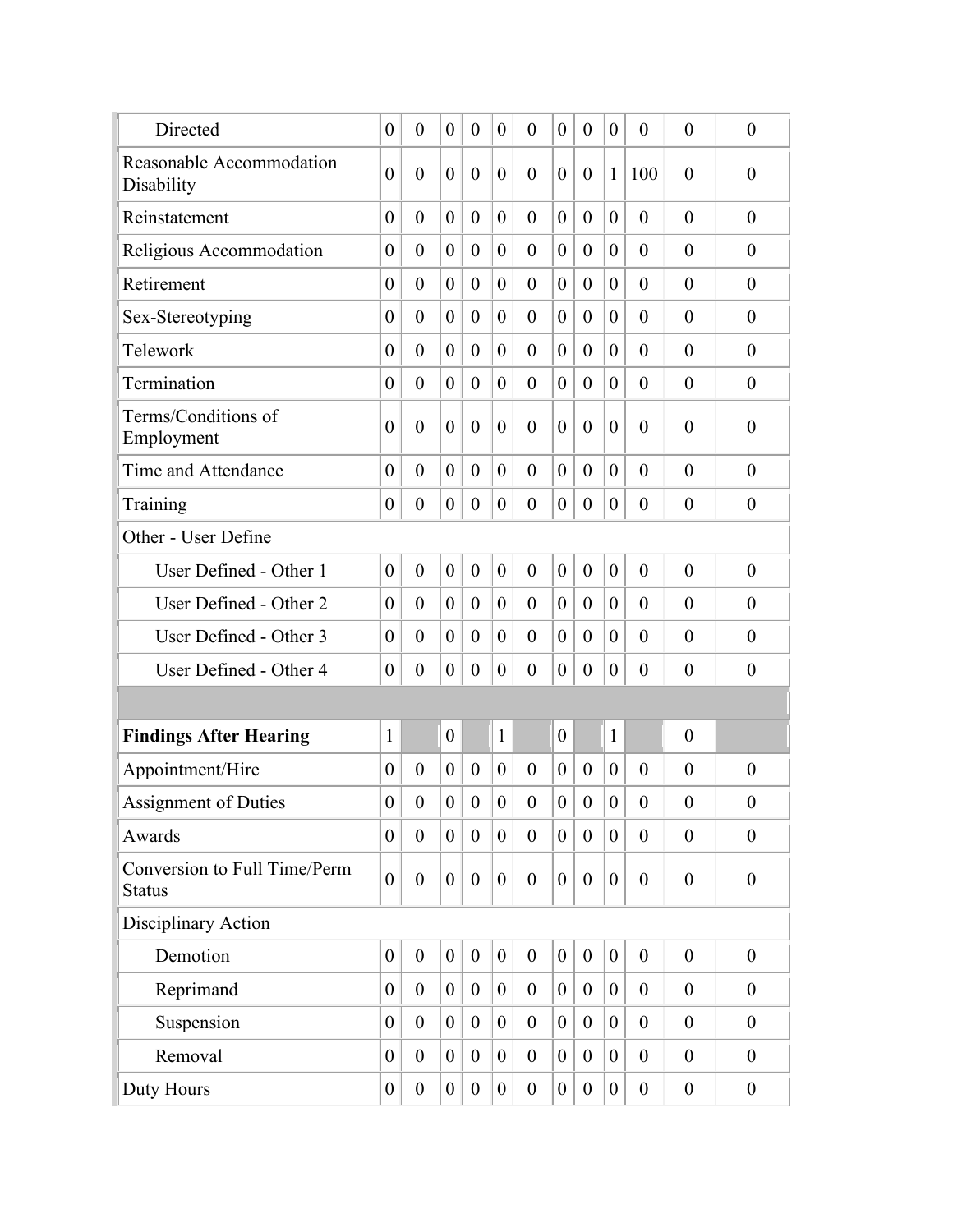| Perf. Eval./ Appraisal                 | $\boldsymbol{0}$ | $\overline{0}$   | $\overline{0}$   | $\boldsymbol{0}$ | $\mathbf{1}$   | 100              | $\boldsymbol{0}$ | $\overline{0}$   | $\overline{0}$ | $\boldsymbol{0}$ | $\overline{0}$ | $\boldsymbol{0}$ |
|----------------------------------------|------------------|------------------|------------------|------------------|----------------|------------------|------------------|------------------|----------------|------------------|----------------|------------------|
| Examination/Test                       | $\boldsymbol{0}$ | $\boldsymbol{0}$ | $\boldsymbol{0}$ | $\boldsymbol{0}$ | $\theta$       | $\boldsymbol{0}$ | $\boldsymbol{0}$ | $\overline{0}$   | $\overline{0}$ | $\theta$         | $\theta$       | $\overline{0}$   |
| Harassment                             |                  |                  |                  |                  |                |                  |                  |                  |                |                  |                |                  |
| Non-Sexual                             | $\boldsymbol{0}$ | $\boldsymbol{0}$ | $\overline{0}$   | $\boldsymbol{0}$ | $\mathbf{1}$   | 100              | $\boldsymbol{0}$ | $\mathbf{0}$     | $\mathbf{1}$   | 100              | $\theta$       | $\boldsymbol{0}$ |
| Sexual                                 | $\boldsymbol{0}$ | $\theta$         | $\theta$         | $\overline{0}$   | $\overline{0}$ | $\boldsymbol{0}$ | $\boldsymbol{0}$ | $\boldsymbol{0}$ | $\overline{0}$ | $\overline{0}$   | $\overline{0}$ | $\boldsymbol{0}$ |
| <b>Medical Examination</b>             | $\boldsymbol{0}$ | $\overline{0}$   | $\theta$         | $\overline{0}$   | $\overline{0}$ | $\boldsymbol{0}$ | $\theta$         | $\overline{0}$   | $\overline{0}$ | $\overline{0}$   | $\theta$       | $\overline{0}$   |
| Pay including overtime                 | $\boldsymbol{0}$ | $\theta$         | $\theta$         | $\boldsymbol{0}$ | 1              | 100              | $\boldsymbol{0}$ | $\overline{0}$   | $\overline{0}$ | $\overline{0}$   | $\theta$       | $\overline{0}$   |
| Promotion/Non-Selection                | $\mathbf{1}$     | 100              | $\boldsymbol{0}$ | $\boldsymbol{0}$ | $\overline{0}$ | $\boldsymbol{0}$ | $\boldsymbol{0}$ | $\boldsymbol{0}$ | $\overline{0}$ | $\boldsymbol{0}$ | $\overline{0}$ | $\boldsymbol{0}$ |
| Reassignment                           |                  |                  |                  |                  |                |                  |                  |                  |                |                  |                |                  |
| Denied                                 | $\overline{0}$   | $\mathbf{0}$     | $\overline{0}$   | $\overline{0}$   | $\mathbf{0}$   | $\boldsymbol{0}$ | $\boldsymbol{0}$ | $\overline{0}$   | $\theta$       | $\overline{0}$   | $\theta$       | $\boldsymbol{0}$ |
| Directed                               | $\overline{0}$   | $\theta$         | $\theta$         | $\overline{0}$   | $\theta$       | $\overline{0}$   | $\theta$         | $\overline{0}$   | $\overline{0}$ | $\overline{0}$   | $\theta$       | $\theta$         |
| Reasonable Accommodation<br>Disability | $\boldsymbol{0}$ | $\overline{0}$   | $\overline{0}$   | $\boldsymbol{0}$ | $\overline{0}$ | $\boldsymbol{0}$ | $\overline{0}$   | $\boldsymbol{0}$ | $\mathbf{1}$   | 100              | $\overline{0}$ | $\boldsymbol{0}$ |
| Reinstatement                          | $\overline{0}$   | $\overline{0}$   | $\overline{0}$   | $\overline{0}$   | $\overline{0}$ | $\overline{0}$   | $\overline{0}$   | $\overline{0}$   | $\overline{0}$ | $\overline{0}$   | $\theta$       | $\overline{0}$   |
| Religious Accommodation                | $\boldsymbol{0}$ | $\theta$         | $\theta$         | $\overline{0}$   | $\overline{0}$ | $\overline{0}$   | $\boldsymbol{0}$ | $\overline{0}$   | $\theta$       | $\overline{0}$   | $\theta$       | $\overline{0}$   |
| Retirement                             | $\boldsymbol{0}$ | $\overline{0}$   | $\overline{0}$   | $\overline{0}$   | $\theta$       | $\overline{0}$   | $\boldsymbol{0}$ | $\overline{0}$   | $\overline{0}$ | $\overline{0}$   | $\theta$       | $\boldsymbol{0}$ |
| Sex-Stereotyping                       | $\boldsymbol{0}$ | $\overline{0}$   | $\theta$         | $\boldsymbol{0}$ | $\overline{0}$ | $\boldsymbol{0}$ | $\boldsymbol{0}$ | $\overline{0}$   | $\overline{0}$ | $\theta$         | $\theta$       | $\theta$         |
| Telework                               | $\boldsymbol{0}$ | $\overline{0}$   | $\theta$         | $\overline{0}$   | $\theta$       | $\overline{0}$   | $\overline{0}$   | $\overline{0}$   | $\overline{0}$ | $\overline{0}$   | $\overline{0}$ | $\overline{0}$   |
| Termination                            | $\boldsymbol{0}$ | $\theta$         | $\theta$         | $\overline{0}$   | $\overline{0}$ | $\overline{0}$   | $\boldsymbol{0}$ | $\overline{0}$   | $\overline{0}$ | $\boldsymbol{0}$ | $\theta$       | $\overline{0}$   |
| Terms/Conditions of<br>Employment      | $\overline{0}$   | $\boldsymbol{0}$ | $\overline{0}$   | $\overline{0}$   | $\theta$       | $\boldsymbol{0}$ | $\overline{0}$   | $\overline{0}$   | $\theta$       | $\overline{0}$   | $\overline{0}$ | $\boldsymbol{0}$ |
| Time and Attendance                    | $\boldsymbol{0}$ | $\boldsymbol{0}$ | $\overline{0}$   | $\boldsymbol{0}$ | $\overline{0}$ | $\overline{0}$   | $\overline{0}$   | $\overline{0}$   | $\overline{0}$ | $\overline{0}$   | $\overline{0}$ | $\boldsymbol{0}$ |
| Training                               | $\overline{0}$   | $\overline{0}$   | $\overline{0}$   | $\overline{0}$   | $\theta$       | $\mathbf{0}$     | $\overline{0}$   | $\overline{0}$   | $\theta$       | $\overline{0}$   | $\theta$       | $\theta$         |
| Other - User Define                    |                  |                  |                  |                  |                |                  |                  |                  |                |                  |                |                  |
| User Defined - Other 1                 | $\overline{0}$   | $\overline{0}$   | $\overline{0}$   | $\theta$         | $\mathbf{0}$   | $\overline{0}$   | $\boldsymbol{0}$ | $\theta$         | $\overline{0}$ | $\overline{0}$   | $\overline{0}$ | $\theta$         |
| User Defined - Other 2                 | $\theta$         | $\overline{0}$   | $\overline{0}$   | $\overline{0}$   | $\theta$       | $\theta$         | $\overline{0}$   | $\overline{0}$   | $\overline{0}$ | $\theta$         | $\overline{0}$ | $\overline{0}$   |
| User Defined - Other 3                 | $\overline{0}$   | $\boldsymbol{0}$ | $\overline{0}$   | $\overline{0}$   | $\overline{0}$ | $\overline{0}$   | $\theta$         | $\theta$         | $\overline{0}$ | $\boldsymbol{0}$ | $\theta$       | $\theta$         |
| User Defined - Other 4                 | $\theta$         | $\boldsymbol{0}$ | $\overline{0}$   | $\overline{0}$   | $\overline{0}$ | $\boldsymbol{0}$ | $\overline{0}$   | $\boldsymbol{0}$ | $\overline{0}$ | $\overline{0}$   | $\theta$       | $\boldsymbol{0}$ |
|                                        |                  |                  |                  |                  |                |                  |                  |                  |                |                  |                |                  |
| <b>Findings Without Hearing</b>        | $\overline{0}$   |                  | $\overline{0}$   |                  | $\overline{0}$ |                  | $\overline{0}$   |                  | $\overline{0}$ |                  | $\theta$       |                  |
| Appointment/Hire                       | $\boldsymbol{0}$ | $\boldsymbol{0}$ | $\overline{0}$   | $\mathbf{0}$     | $\overline{0}$ | $\boldsymbol{0}$ | $\mathbf{0}$     | $\overline{0}$   | $\mathbf{0}$   | $\boldsymbol{0}$ | $\overline{0}$ | $\overline{0}$   |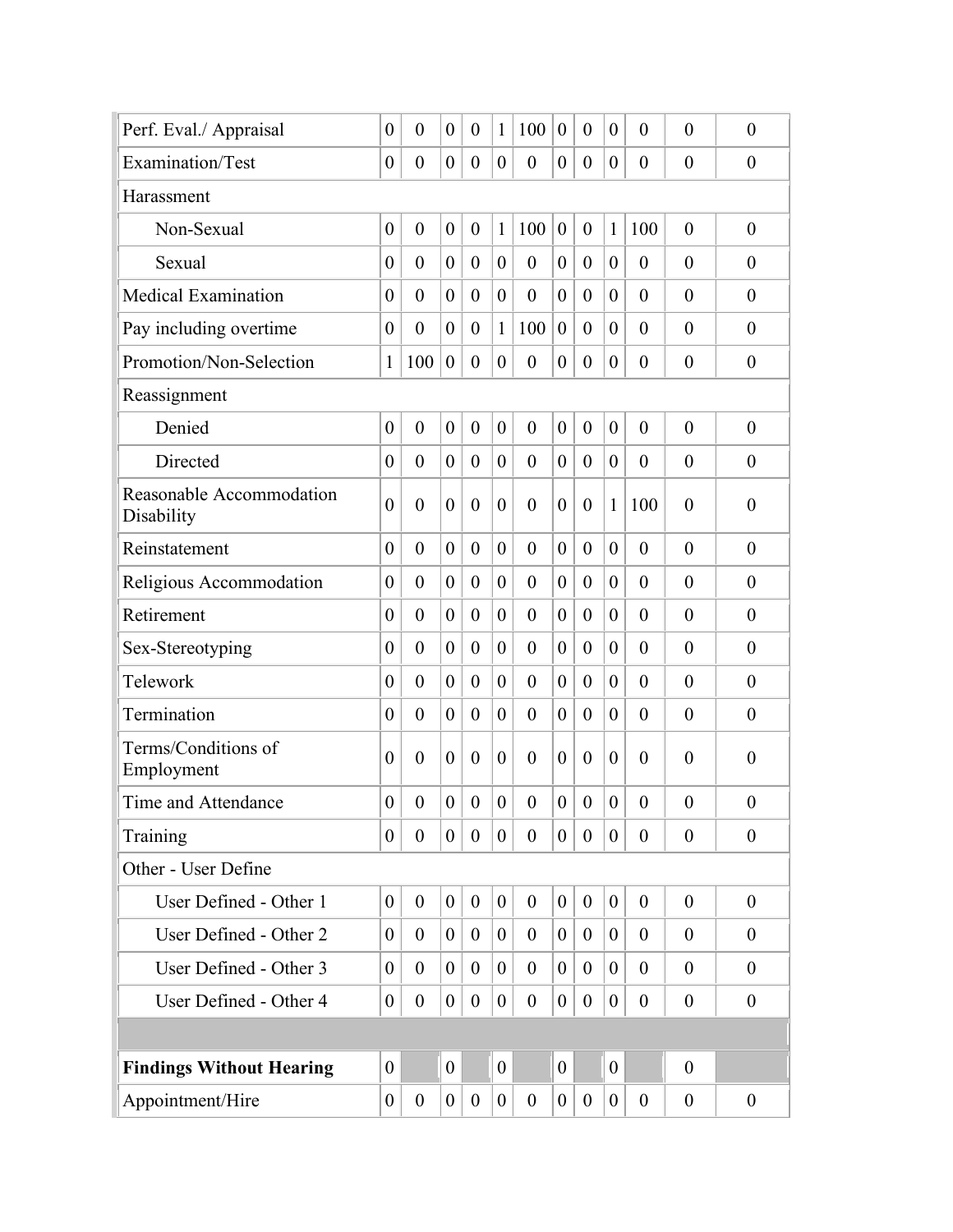| <b>Assignment of Duties</b>                   | $\boldsymbol{0}$ | $\overline{0}$   | $\overline{0}$   | $\boldsymbol{0}$ | $\overline{0}$   | $\boldsymbol{0}$ | $\boldsymbol{0}$ | $\boldsymbol{0}$ | $\theta$         | $\overline{0}$   | $\overline{0}$ | $\boldsymbol{0}$ |
|-----------------------------------------------|------------------|------------------|------------------|------------------|------------------|------------------|------------------|------------------|------------------|------------------|----------------|------------------|
| Awards                                        | $\overline{0}$   | $\overline{0}$   | $\overline{0}$   | $\overline{0}$   | $\overline{0}$   | $\overline{0}$   | $\boldsymbol{0}$ | $\theta$         | $\overline{0}$   | $\theta$         | $\theta$       | $\theta$         |
| Conversion to Full Time/Perm<br><b>Status</b> | $\overline{0}$   | $\boldsymbol{0}$ | $\boldsymbol{0}$ | $\boldsymbol{0}$ | $\boldsymbol{0}$ | $\boldsymbol{0}$ | $\boldsymbol{0}$ | $\boldsymbol{0}$ | $\boldsymbol{0}$ | $\boldsymbol{0}$ | $\overline{0}$ | $\boldsymbol{0}$ |
| Disciplinary Action                           |                  |                  |                  |                  |                  |                  |                  |                  |                  |                  |                |                  |
| Demotion                                      | $\boldsymbol{0}$ | $\boldsymbol{0}$ | $\boldsymbol{0}$ | $\boldsymbol{0}$ | $\boldsymbol{0}$ | $\boldsymbol{0}$ | $\boldsymbol{0}$ | $\boldsymbol{0}$ | $\boldsymbol{0}$ | $\boldsymbol{0}$ | $\theta$       | $\boldsymbol{0}$ |
| Reprimand                                     | $\boldsymbol{0}$ | $\overline{0}$   | $\overline{0}$   | $\theta$         | $\mathbf{0}$     | $\overline{0}$   | $\boldsymbol{0}$ | $\mathbf{0}$     | $\overline{0}$   | $\overline{0}$   | $\overline{0}$ | $\boldsymbol{0}$ |
| Suspension                                    | $\boldsymbol{0}$ | $\overline{0}$   | $\theta$         | $\boldsymbol{0}$ | $\overline{0}$   | $\boldsymbol{0}$ | $\boldsymbol{0}$ | $\theta$         | $\overline{0}$   | $\boldsymbol{0}$ | $\theta$       | $\overline{0}$   |
| Removal                                       | $\boldsymbol{0}$ | $\overline{0}$   | $\theta$         | $\boldsymbol{0}$ | $\boldsymbol{0}$ | $\overline{0}$   | 0                | $\boldsymbol{0}$ | $\overline{0}$   | $\overline{0}$   | $\theta$       | $\overline{0}$   |
| Duty Hours                                    | $\boldsymbol{0}$ | $\overline{0}$   | $\theta$         | $\boldsymbol{0}$ | $\overline{0}$   | $\overline{0}$   | $\boldsymbol{0}$ | $\theta$         | $\theta$         | $\boldsymbol{0}$ | $\overline{0}$ | $\overline{0}$   |
| Perf. Eval./ Appraisal                        | $\boldsymbol{0}$ | $\boldsymbol{0}$ | $\overline{0}$   | $\boldsymbol{0}$ | $\overline{0}$   | $\boldsymbol{0}$ | $\boldsymbol{0}$ | $\boldsymbol{0}$ | $\overline{0}$   | $\theta$         | $\theta$       | $\boldsymbol{0}$ |
| Examination/Test                              | $\boldsymbol{0}$ | $\boldsymbol{0}$ | $\boldsymbol{0}$ | $\boldsymbol{0}$ | $\overline{0}$   | $\boldsymbol{0}$ | $\boldsymbol{0}$ | $\boldsymbol{0}$ | $\overline{0}$   | $\boldsymbol{0}$ | $\theta$       | $\boldsymbol{0}$ |
| Harassment                                    |                  |                  |                  |                  |                  |                  |                  |                  |                  |                  |                |                  |
| Non-Sexual                                    | $\boldsymbol{0}$ | $\overline{0}$   | $\overline{0}$   | $\overline{0}$   | $\mathbf{0}$     | $\overline{0}$   | $\boldsymbol{0}$ | $\mathbf{0}$     | $\overline{0}$   | $\overline{0}$   | $\theta$       | $\boldsymbol{0}$ |
| Sexual                                        | $\boldsymbol{0}$ | $\overline{0}$   | $\theta$         | $\boldsymbol{0}$ | $\overline{0}$   | $\boldsymbol{0}$ | $\boldsymbol{0}$ | $\theta$         | $\overline{0}$   | $\overline{0}$   | $\theta$       | $\overline{0}$   |
| <b>Medical Examination</b>                    | $\boldsymbol{0}$ | $\overline{0}$   | $\theta$         | $\theta$         | $\mathbf{0}$     | $\boldsymbol{0}$ | $\boldsymbol{0}$ | $\theta$         | $\overline{0}$   | $\overline{0}$   | $\overline{0}$ | $\boldsymbol{0}$ |
| Pay including overtime                        | $\boldsymbol{0}$ | $\overline{0}$   | $\theta$         | $\overline{0}$   | $\overline{0}$   | $\boldsymbol{0}$ | $\boldsymbol{0}$ | $\theta$         | $\overline{0}$   | $\theta$         | $\theta$       | $\theta$         |
| Promotion/Non-Selection                       | $\boldsymbol{0}$ | $\boldsymbol{0}$ | $\boldsymbol{0}$ | $\boldsymbol{0}$ | $\overline{0}$   | $\boldsymbol{0}$ | $\boldsymbol{0}$ | $\boldsymbol{0}$ | $\overline{0}$   | $\overline{0}$   | $\theta$       | $\boldsymbol{0}$ |
| Reassignment                                  |                  |                  |                  |                  |                  |                  |                  |                  |                  |                  |                |                  |
| Denied                                        | $\boldsymbol{0}$ | $\boldsymbol{0}$ | $\boldsymbol{0}$ | $\boldsymbol{0}$ | $\boldsymbol{0}$ | $\boldsymbol{0}$ | $\boldsymbol{0}$ | $\boldsymbol{0}$ | $\boldsymbol{0}$ | $\boldsymbol{0}$ | $\overline{0}$ | $\boldsymbol{0}$ |
| Directed                                      | $\boldsymbol{0}$ | $\boldsymbol{0}$ | $\boldsymbol{0}$ | $\boldsymbol{0}$ | $\boldsymbol{0}$ | $\boldsymbol{0}$ | $\boldsymbol{0}$ | $\boldsymbol{0}$ | $\boldsymbol{0}$ | $\boldsymbol{0}$ | $\overline{0}$ | $\boldsymbol{0}$ |
| Reasonable Accommodation<br>Disability        | $\overline{0}$   | $\boldsymbol{0}$ | $\boldsymbol{0}$ | $\boldsymbol{0}$ | $\boldsymbol{0}$ | $\boldsymbol{0}$ | $\boldsymbol{0}$ | $\boldsymbol{0}$ | $\theta$         | $\overline{0}$   | $\overline{0}$ | $\boldsymbol{0}$ |
| Reinstatement                                 | $\overline{0}$   | $\overline{0}$   | $\overline{0}$   | $\theta$         | $\overline{0}$   | $\overline{0}$   | $\overline{0}$   | $\theta$         | $\overline{0}$   | $\overline{0}$   | $\mathbf{0}$   | $\theta$         |
| Religious Accommodation                       | $\overline{0}$   | $\overline{0}$   | $\overline{0}$   | $\theta$         | $\overline{0}$   | $\overline{0}$   | $\overline{0}$   | $\theta$         | $\overline{0}$   | $\boldsymbol{0}$ | $\theta$       | $\theta$         |
| Retirement                                    | $\overline{0}$   | $\overline{0}$   | $\overline{0}$   | $\boldsymbol{0}$ | $\overline{0}$   | $\boldsymbol{0}$ | $\overline{0}$   | $\boldsymbol{0}$ | $\overline{0}$   | $\boldsymbol{0}$ | $\theta$       | $\theta$         |
| Sex-Stereotyping                              | $\overline{0}$   | $\boldsymbol{0}$ | $\overline{0}$   | $\theta$         | $\overline{0}$   | $\overline{0}$   | $\overline{0}$   | $\theta$         | $\overline{0}$   | $\boldsymbol{0}$ | $\theta$       | $\boldsymbol{0}$ |
| Telework                                      | $\overline{0}$   | $\theta$         | $\overline{0}$   | $\overline{0}$   | $\overline{0}$   | $\boldsymbol{0}$ | $\overline{0}$   | $\theta$         | $\overline{0}$   | $\overline{0}$   | $\theta$       | $\theta$         |
| Termination                                   | $\overline{0}$   | $\overline{0}$   | $\theta$         | $\theta$         | $\overline{0}$   | $\overline{0}$   | $\overline{0}$   | $\theta$         | $\overline{0}$   | $\overline{0}$   | $\mathbf{0}$   | $\boldsymbol{0}$ |
| Terms/Conditions of<br>Employment             | $\overline{0}$   | $\boldsymbol{0}$ | $\overline{0}$   | $\boldsymbol{0}$ | $\theta$         | $\boldsymbol{0}$ | $\boldsymbol{0}$ | $\theta$         | $\overline{0}$   | $\boldsymbol{0}$ | $\theta$       | $\boldsymbol{0}$ |